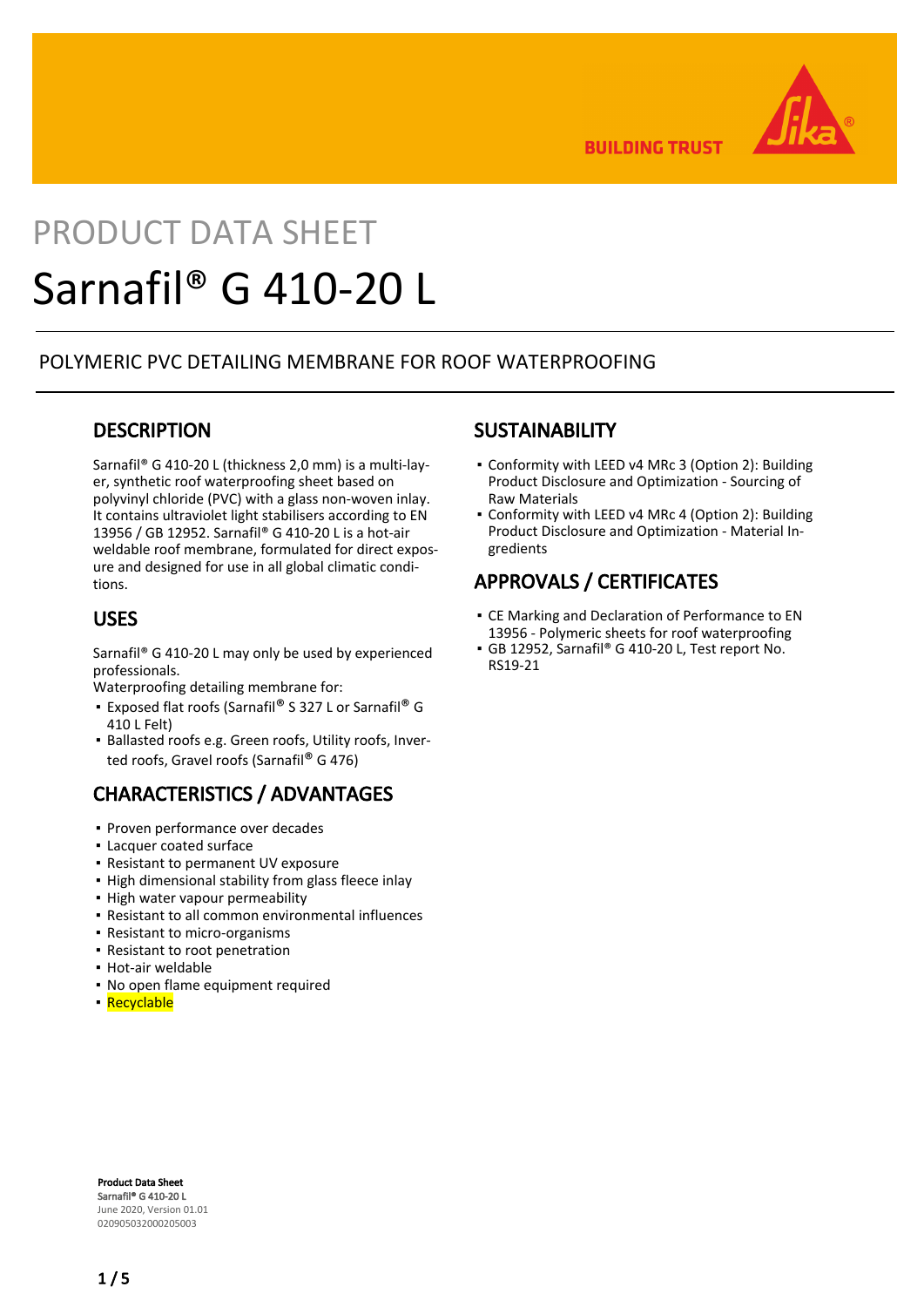# PRODUCT INFORMATION

| Composition                | Polyvinyl Chloride (PVC)                                                                                                                                                                                                                                                                                                               |                                                 |  |  |
|----------------------------|----------------------------------------------------------------------------------------------------------------------------------------------------------------------------------------------------------------------------------------------------------------------------------------------------------------------------------------|-------------------------------------------------|--|--|
| Packaging                  | Standard rolls are wrapped individually in a blue PE-foil.                                                                                                                                                                                                                                                                             |                                                 |  |  |
|                            | Packing unit                                                                                                                                                                                                                                                                                                                           | Refer to price list                             |  |  |
|                            | Roll length                                                                                                                                                                                                                                                                                                                            | 15,00 m                                         |  |  |
|                            | Roll width                                                                                                                                                                                                                                                                                                                             | $2,00 \, \text{m}$                              |  |  |
|                            | Roll weight                                                                                                                                                                                                                                                                                                                            | 81 kg                                           |  |  |
|                            | Refer to current price list for packaging variations.                                                                                                                                                                                                                                                                                  |                                                 |  |  |
| Appearance / Colour        | Surface                                                                                                                                                                                                                                                                                                                                | matt                                            |  |  |
|                            | Colours                                                                                                                                                                                                                                                                                                                                |                                                 |  |  |
|                            | <b>Top Surface</b>                                                                                                                                                                                                                                                                                                                     | White, Light Grey (other colours on<br>request) |  |  |
|                            | <b>Bottom surface</b>                                                                                                                                                                                                                                                                                                                  | Dark grey                                       |  |  |
| <b>Shelf life</b>          | 5 years from date of production.                                                                                                                                                                                                                                                                                                       |                                                 |  |  |
| <b>Storage conditions</b>  | Product must be stored in original unopened and undamaged packaging in<br>dry conditions and temperatures between +5 °C and +30 °C. Store in a ho-<br>rizontal position. Do not stack pallets of the rolls on top of each other, or<br>under pallets of any other materials during transport or storage. Always<br>refer to packaging. |                                                 |  |  |
| <b>Product Declaration</b> | EN 13956: Polymeric sheets for roof waterproofing<br>GB 12952 - Type G                                                                                                                                                                                                                                                                 |                                                 |  |  |
| <b>Visible Defects</b>     | Pass                                                                                                                                                                                                                                                                                                                                   | (EN 1850-2)                                     |  |  |
| Length                     | 15 m (-0 / +5 %)                                                                                                                                                                                                                                                                                                                       | (EN 1848-2)                                     |  |  |
| Width                      | 2 m $(-0.5 / +1%)$                                                                                                                                                                                                                                                                                                                     | (EN 1848-2)                                     |  |  |
| <b>Effective Thickness</b> | 2,0 mm (-5 / +10 %)                                                                                                                                                                                                                                                                                                                    | (EN 1849-2)                                     |  |  |
| <b>Overall Thickness</b>   | 2,0 mm (-5 % / +10 %)                                                                                                                                                                                                                                                                                                                  | (GB 12952)                                      |  |  |
| <b>Straightness</b>        | $\leq 30$ mm                                                                                                                                                                                                                                                                                                                           | (EN 1848-2)                                     |  |  |
| <b>Flatness</b>            | $\leq 10$ mm                                                                                                                                                                                                                                                                                                                           | (EN 1848-2)                                     |  |  |
| Mass per unit area         | 2.57 kg/m <sup>2</sup> (-5 / +10 %)                                                                                                                                                                                                                                                                                                    | (EN 1849-2)                                     |  |  |

## TECHNICAL INFORMATION

| <b>Resistance to Impact</b>           | hard substrate                                                          | $\geq 800$ mm                | (EN 12691)    |
|---------------------------------------|-------------------------------------------------------------------------|------------------------------|---------------|
|                                       | soft substrate                                                          | $\geq$ 1250 mm               |               |
|                                       | watertight                                                              |                              | (GB/T20624.2) |
| <b>Resistance to Static Load</b>      | soft substrate                                                          | $\geq 20$ kg                 | (EN 12730)    |
|                                       | rigid substrate                                                         | $\geq 20$ kg                 |               |
|                                       | watertight                                                              |                              | (GB/T328.25)  |
| <b>Resistance to Root Penetration</b> | Pass                                                                    |                              | (EN 13948)    |
| <b>Tensile strength</b>               | longitudinal $(md)^{1}$                                                 | $\geq$ 8.5 N/mm <sup>2</sup> | (EN 12311-2)  |
|                                       | transversal (cmd) <sup>2)</sup>                                         | $\geq$ 8.5 N/mm <sup>2</sup> |               |
|                                       | longitudinal $(md)^{1}$                                                 | $\geq 10$ MPa                | (GB/T328.9)   |
|                                       | transversal (cmd) <sup>2)</sup>                                         | $\geq 10$ MPa                |               |
|                                       | $1)$ md =<br>machine direction<br>$^{2)}$ cmd = cross machine direction |                              |               |

Product Data Sheet Sarnafil® G 410-20 L June 2020, Version 01.01 020905032000205003

2 / 5



**BUILDING TRUST**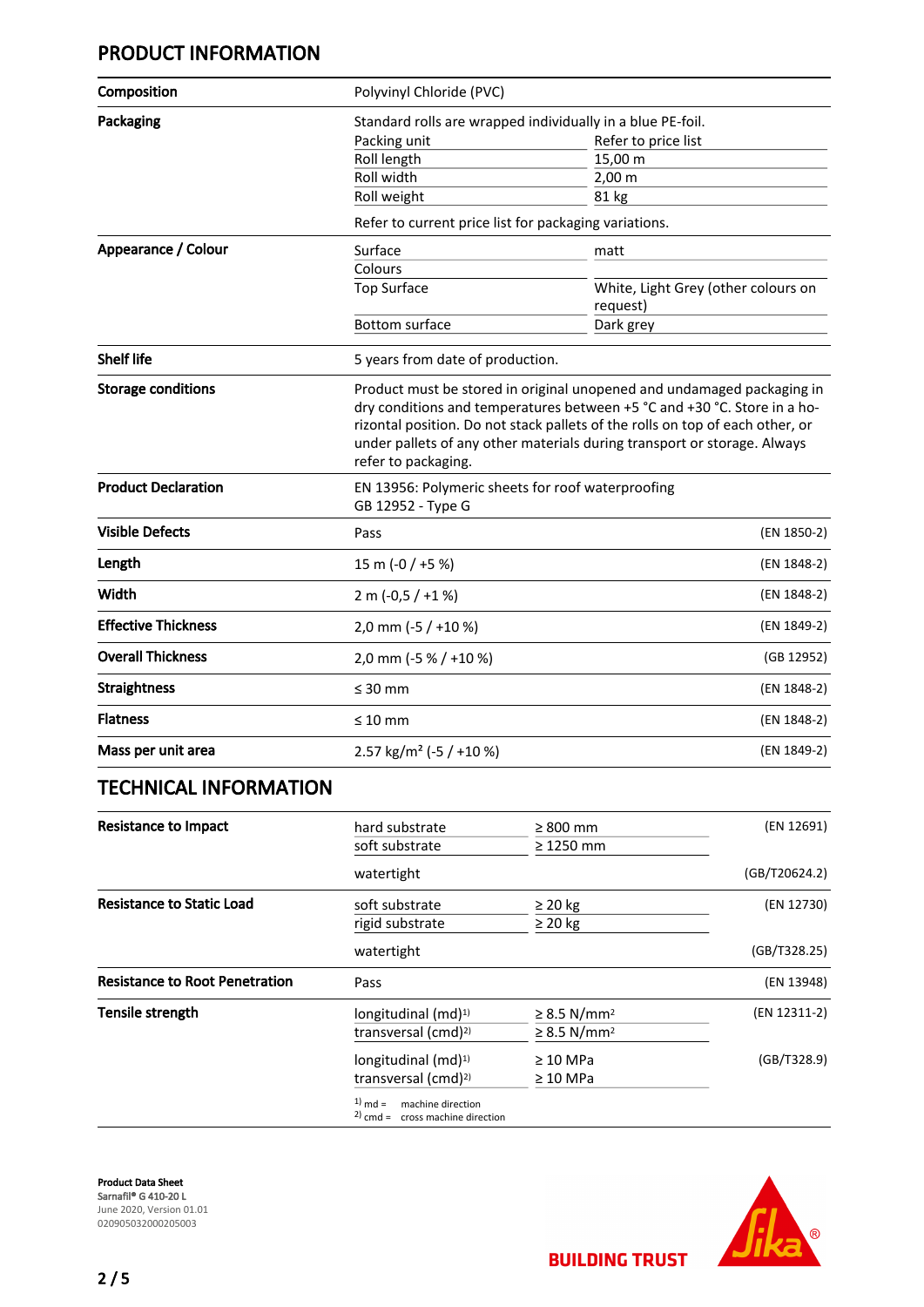| Elongation                                            | longitudinal (md)1)<br>transversal (cmd) <sup>2)</sup>                                                                                                                                                                                                                                                                                                                               | $\geq 180 \%$<br>≥ 180 %                 | (EN 12311-2)               |
|-------------------------------------------------------|--------------------------------------------------------------------------------------------------------------------------------------------------------------------------------------------------------------------------------------------------------------------------------------------------------------------------------------------------------------------------------------|------------------------------------------|----------------------------|
|                                                       | $1)$ md =<br>machine direction<br>$2)$ cmd = cross machine direction                                                                                                                                                                                                                                                                                                                 |                                          |                            |
| <b>Elongation at break</b>                            | $\geq 200 \%$                                                                                                                                                                                                                                                                                                                                                                        |                                          | (GB/T328.9)                |
| <b>Dimensional stability</b>                          | longitudinal (md) <sup>1)</sup><br>transversal (cmd) <sup>2)</sup>                                                                                                                                                                                                                                                                                                                   | ≤ $ 0,2 $ %<br>$\leq$   0,1  %           | (EN 1107-2)                |
|                                                       | $\leq 0.1 \%$                                                                                                                                                                                                                                                                                                                                                                        |                                          | (GB/T328.13)               |
|                                                       | $1)$ md = machine direction<br>$2)$ cmd = cross machine direction                                                                                                                                                                                                                                                                                                                    |                                          |                            |
| <b>Tear Strength</b>                                  | $\geq 50$ N/mm                                                                                                                                                                                                                                                                                                                                                                       |                                          | (GB/T529)                  |
| <b>Joint Peel Resistance</b>                          | Failure mode: C, no failure of the joint                                                                                                                                                                                                                                                                                                                                             |                                          | (EN 12316-2)               |
|                                                       | $\geq 3$ N/mm                                                                                                                                                                                                                                                                                                                                                                        |                                          | (GB/T328.21)               |
| <b>Foldability at Low Temperature</b>                 | $≤ -25 °C$<br>no crack                                                                                                                                                                                                                                                                                                                                                               |                                          | (EN 495-5)<br>(GB/T328.15) |
| <b>Reaction to fire</b>                               | Class E                                                                                                                                                                                                                                                                                                                                                                              |                                          | (GB 8624 / EN13501-1)      |
| <b>Retention of Properties after Heat Age-</b><br>ing | tensile strength retention<br>elongation retention<br>low temperature bend                                                                                                                                                                                                                                                                                                           | $\geq 85 \%$<br>$\geq 80 \%$<br>no crack | (GB/T18244)                |
| <b>Resistance to UV Exposure</b>                      | Pass (> 5 000 h / grade 0)                                                                                                                                                                                                                                                                                                                                                           |                                          | (EN 1297)                  |
| <b>Resistance to Weathering</b>                       | tensile strength retention<br>elongation retention<br>low temperature bend                                                                                                                                                                                                                                                                                                           | $\geq 85 \%$<br>$\geq 90 \%$<br>no crack | (GB/T18244)                |
| <b>Water Vapour Transmission</b>                      | $\mu$ = 15 000                                                                                                                                                                                                                                                                                                                                                                       |                                          | (EN 1931)                  |
| Water absorption                                      | wet weight                                                                                                                                                                                                                                                                                                                                                                           | $\leq 4\%$                               | (GB 12952)                 |
|                                                       | dry weight                                                                                                                                                                                                                                                                                                                                                                           | $\ge -0.4 %$                             |                            |
| Watertightness                                        | Pass<br>watertight                                                                                                                                                                                                                                                                                                                                                                   |                                          | (EN 19289)<br>(GB/T328.10) |
| <b>Solar Reflectance</b>                              | 0,80 (White only)                                                                                                                                                                                                                                                                                                                                                                    |                                          | (GJB 2502.2)               |
| Solar Reflectance Index                               | 106 (white, initial)                                                                                                                                                                                                                                                                                                                                                                 |                                          | (ASTM E 1980)              |
| <b>SYSTEMS</b>                                        |                                                                                                                                                                                                                                                                                                                                                                                      |                                          |                            |
| <b>System Structure</b>                               | The following products must be considered for use depending on roof<br>design:<br>• Sarnafil <sup>®</sup> Metal Sheet<br>• Sarnabar <sup>®</sup><br>• Sarna Seam Cleaner<br>• Sarnacol® 2170 (contact adhesive)<br>• Sarna Cleaner<br>Ancillary products: wide range of accessories is available e.g. prefabricated<br>parts, roof drains, scuppers, walkway pads and decor profiles |                                          |                            |
| Compatibility                                         | Not compatible in direct contact with bitumen, tar, fat, oil, solvent con-<br>taining materials and other plastic materials, e.g. expanded polystyrene<br>(EPS), extruded polystyrene (XPS), polyurethane (PUR), polyisocyanurate<br>(PIR) or phenolic foam (PF). These materials could adversely affect the<br>product properties.                                                  |                                          |                            |

Product Data Sheet Sarnafil® G 410-20 L June 2020, Version 01.01 020905032000205003

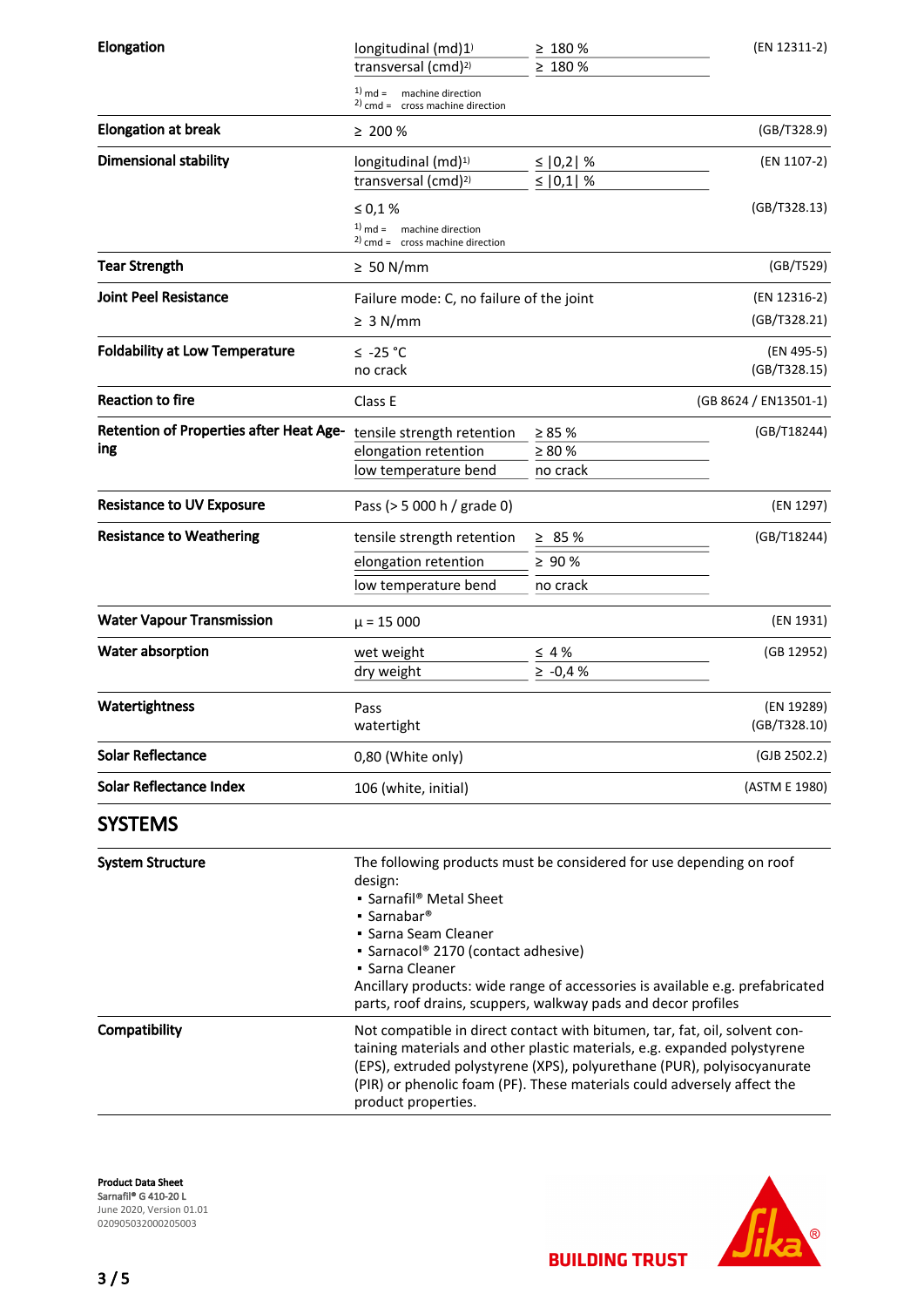## APPLICATION INFORMATION

Ambient Air Temperature **-20 °C** min. / +60 °C max.

Substrate Temperature -30 °C min. / +60 °C max.

## APPLICATION INSTRUCTIONS

#### EQUIPMENT

#### Hot welding overlap seams

Electric hot-air welding equipment, such as hand held manual hot air welding equipment and pressure rollers or automatic hot air welding machines with controlled hot-air temperature capability of a minimum +600 °C.

Recommended type of equipment:

- Manual: Leister Triac
- Automatic: Sarnamatic 681

#### SUBSTRATE QUALITY

The substrate surface must be uniform, smooth and free of any sharp protrusions or burrs, etc. Sarnafil® G 410-20 L must be separated from any incompatible substrates / materials by an effective separation layer to prevent accelerated ageing. The supporting layer must be compatible to the membrane, solvent resistant, clean, dry and free of grease and dust. Metal sheets must be degreased with Sarna Cleaner before adhesive is applied.

#### **APPLICATION**

#### Installation procedure

Strictly follow installation procedures as defined in method statements, application manuals and working instructions which must always be adjusted to the actual site conditions.

#### Flashings

Refer to standard details in Application Manual

#### Hot welding overlap seams

Overlap seams must be welded by electric hot welding equipment. Welding parameters including temperature, machine speed, air flow, pressure and machine settings must be evaluated, adapted and checked on site according to the type of equipment and the climatic conditions prior to welding. The effective width of welded overlaps by hot-air must be a minimum 20 mm.

#### Testing overlap seams

The seams must be mechanically tested with screwdriver (rounded edges) to ensure the integrity/completion of the weld. Any imperfections must be rectified by hot air welding.

## FURTHER INFORMATION

#### Installation

▪ Application Manual

## IMPORTANT CONSIDERATIONS

Installation work must only be carried out by Sika® trained and approved contractors experienced in this type of application.

- Ensure Sarnafil® G 410-20 L is prevented from direct contact with incompatible materials (refer to compatibility section).
- Do not apply to wet, damp or unclean surfaces
- The use of some ancillary products such as adhes-▪ ives, cleaners and solvents is limited to temperatures above +5 °C. Observe temperature limitations in the appropriate Product Data Sheets.
- **•** Special measures may be compulsory for installation below +5 °C ambient temperature due to safety requirements in accordance with national regulations.

## BASIS OF PRODUCT DATA

All technical data stated in this Product Data Sheet are based on laboratory tests. Actual measured data may vary due to circumstances beyond our control.

## LOCAL RESTRICTIONS

Please note that as a result of specific local regulations the declared data for this product may vary from country to country. Please consult the local Product Data Sheet for the exact product data.

# ECOLOGY, HEALTH AND SAFETY

Fresh air ventilation must be ensured, when working (welding) in closed rooms. Installation of RAL 9016 SR type requires the use of UV protection goggles.

#### REGULATION (EC) NO 1907/2006 - REACH

This product is an article as defined in article 3 of regulation (EC) No 1907/2006 (REACH). It contains no substances which are intended to be released from the article under normal or reasonably foreseeable conditions of use. A safety data sheet following article 31 of the same regulation is not needed to bring the product to the market, to transport or to use it. For safe use follow the instructions given in the product data sheet. Based on our current knowledge, this product does not contain SVHC (substances of very high concern) as listed in Annex XIV of the REACH regulation or on the candidate list published by the European Chemicals Agency in concentrations above  $0,1 %$  (w/w).

Product Data Sheet Sarnafil® G 410-20 L June 2020, Version 01.01 020905032000205003



**BUILDING TRUST**